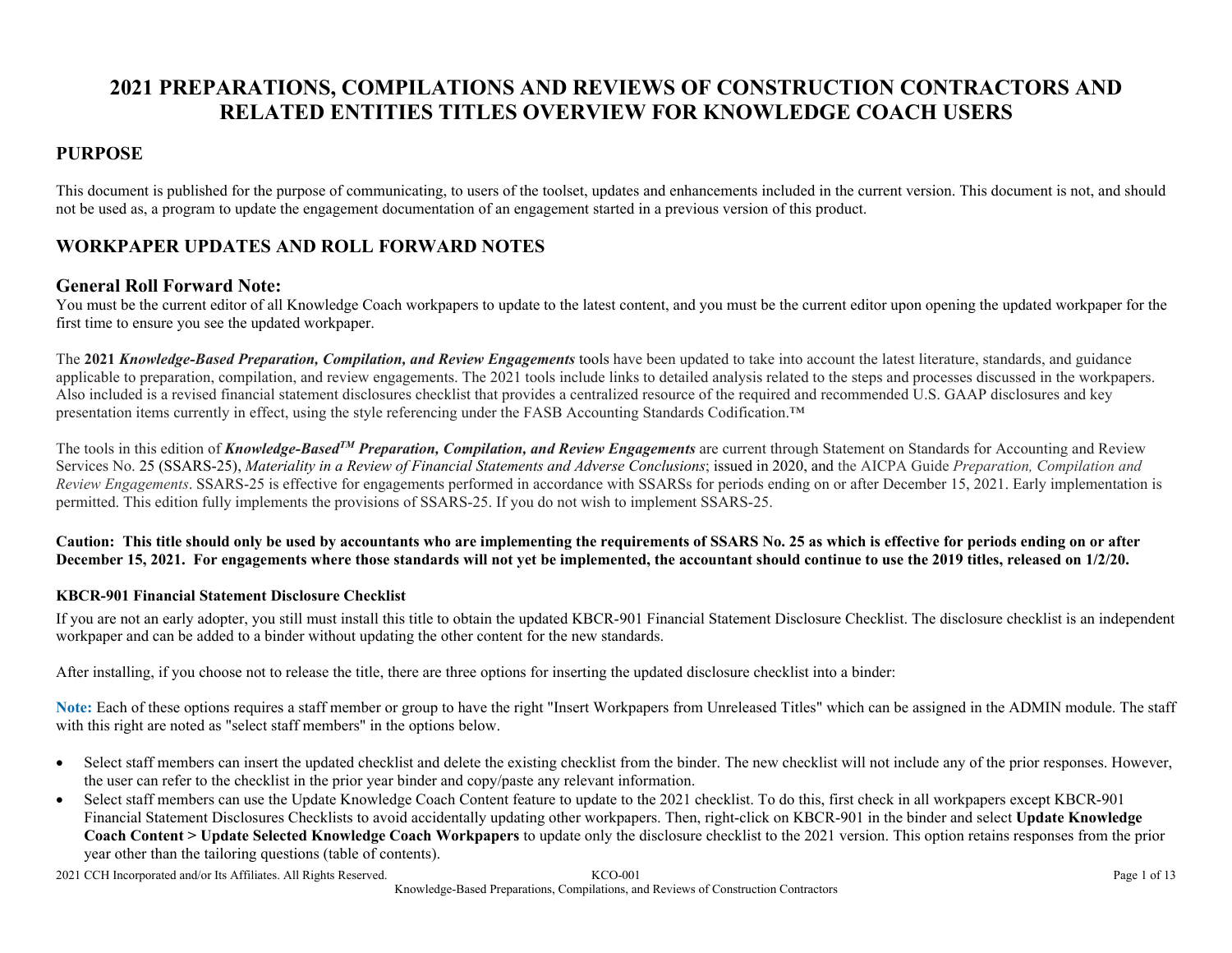**Note:** If other forms are accidently updated, the changes cannot be undone.

 Select staff members can create a binder template with just the updated disclosure checklist. Then, other staff members can copy and paste the disclosure checklist from the template into the client engagement binders. The new checklist will not include any of the prior responses. However, the user can refer to the checklist in the prior year binder and copy/paste any relevant information.

### **Preparation Programs (PRPs):**

Modified where applicable with new practice points, practice alerts, and updated references.

| Type of<br>Change | Description of Change                                                                                                       | Location | Based on<br>Standard Y/N | Standard<br>Reference | Roll Forward and Update Content Considerations                             |
|-------------------|-----------------------------------------------------------------------------------------------------------------------------|----------|--------------------------|-----------------------|----------------------------------------------------------------------------|
|                   | <b>PRP-100 Engagement-Level Tailoring Questions</b>                                                                         |          |                          |                       |                                                                            |
| Removed           | Removed TQ "Are the financial statements to be<br>presented in a prescribed form?" and flow to PRP-101.                     | TQ Table |                          |                       |                                                                            |
|                   | <b>PRP-101 Overall Preparation Program</b>                                                                                  |          |                          |                       |                                                                            |
| Removed           | Prescribed Forms step deleted along with TQ from PRP-<br>100.                                                               | Step 21  | Y                        | SSARS-25              |                                                                            |
|                   | This was step 21 under "Preliminary Engagement<br>Activities"                                                               |          |                          |                       |                                                                            |
|                   | PRP-201 Pre-Preparation Program: Procedures Performed Prior to a Preparation Engagement                                     |          |                          |                       |                                                                            |
| Modify            | Modified step, 8(d) under Interest-Bearing Liabilities as<br>follows:                                                       |          |                          |                       | Step will retain on roll forward if user selects to keep all<br>responses. |
|                   | Whether leases have been evaluated and properly<br>classified.                                                              |          |                          |                       |                                                                            |
| Modify            | Modified step, 10(b) under Operating Accounts as<br>follows:                                                                |          |                          |                       | Step will retain on roll forward if user selects to keep all<br>responses. |
|                   | Whether operating lease amounts are being recognized in<br>accordance with the applicable financial reporting<br>framework. |          |                          |                       |                                                                            |

### **Compilation Programs (CMPs):**

Modified where applicable with new practice points, practice alerts, and updated references.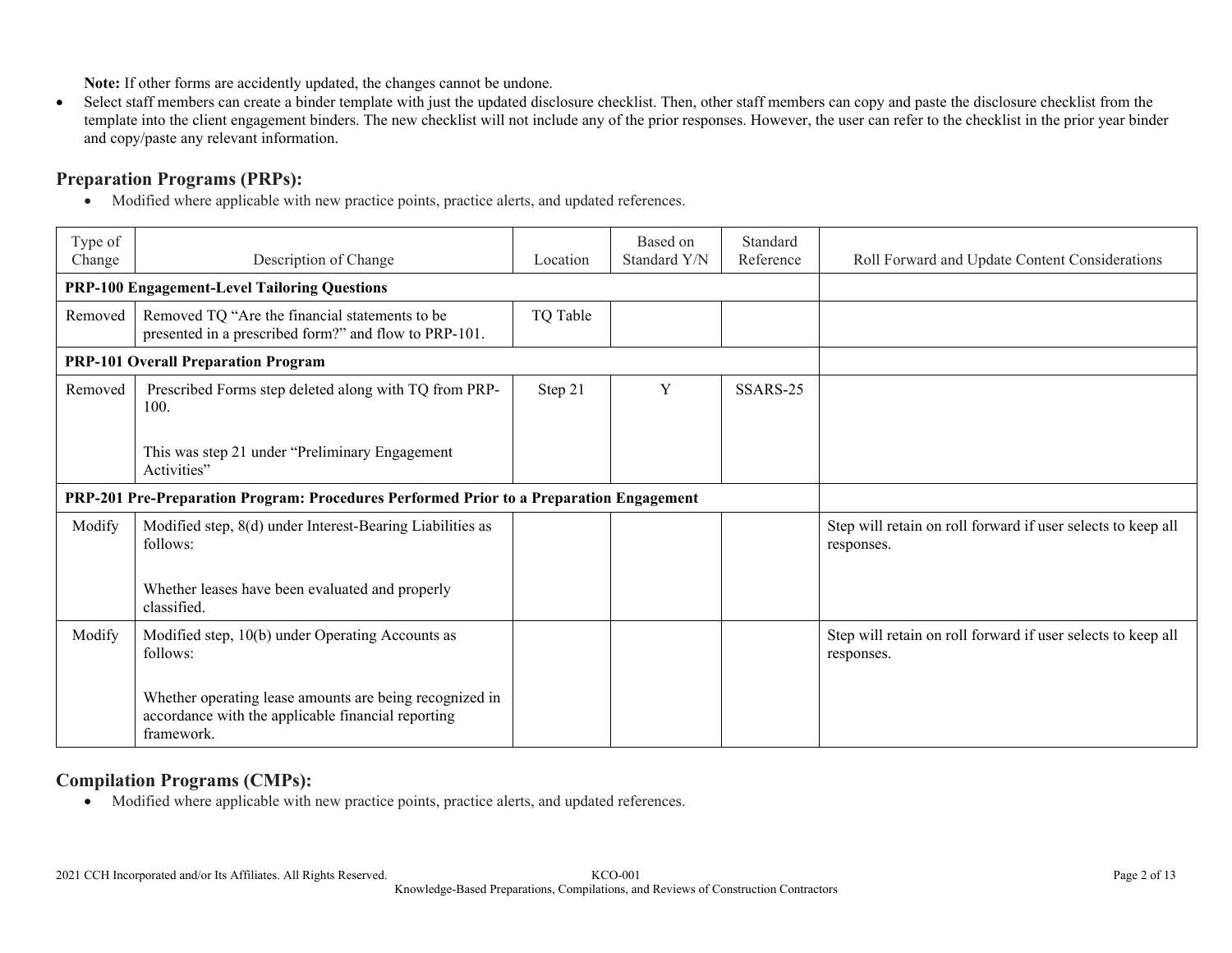| Type of<br>Change | Description of Change                                                                                                                                                                                                                                                                                                                                              | Location | Based on<br>Standard Y/N | Standard<br>Reference | Roll Forward and Update Content Considerations                             |
|-------------------|--------------------------------------------------------------------------------------------------------------------------------------------------------------------------------------------------------------------------------------------------------------------------------------------------------------------------------------------------------------------|----------|--------------------------|-----------------------|----------------------------------------------------------------------------|
|                   | <b>CMP-100 Engagement-Level Tailoring Questions</b>                                                                                                                                                                                                                                                                                                                |          |                          |                       |                                                                            |
| Removed           | Removed TQ "Are the financial statements to be<br>presented in a prescribed form?" and flow to CMP-101.                                                                                                                                                                                                                                                            | TQ Table |                          |                       |                                                                            |
|                   | <b>CMP-101 Overall Compilation Program</b>                                                                                                                                                                                                                                                                                                                         |          |                          |                       |                                                                            |
| Modified          | Modified step 10 under "Preliminary Engagement<br>Activities" as follows:                                                                                                                                                                                                                                                                                          | Step 10  | Y                        | SSARS-25              | Step will retain on roll forward if user selects to keep all<br>responses. |
|                   | Establish and document, in the form of an<br>1.<br>engagement letter signed by both the accountant and<br>either management or those charged with<br>governance, as appropriate, the accountant's<br>understanding with management and, if applicable,<br>those charged with governance regarding the<br>services to be performed on the engagement,<br>including: |          |                          |                       |                                                                            |
|                   | a. A description of the objectives of the<br>engagement;                                                                                                                                                                                                                                                                                                           |          |                          |                       |                                                                            |
|                   | b. Management's responsibilities:<br>For the selection of the financial reporting<br>i.<br>framework to be applied in the preparation<br>of the financial statements;                                                                                                                                                                                              |          |                          |                       |                                                                            |
|                   | ii.<br>For the design, implementation, and<br>maintenance of internal control relevant to<br>the preparation and fair presentation of the<br>financial statements that are free from<br>misstatements due to error or fraud;                                                                                                                                       |          |                          |                       |                                                                            |
|                   | <b>Note:</b> An acknowledgement of responsibility for<br>internal control relevant to reliable financial<br>reporting is not included when the accountant<br>decides to accept responsibility for such internal<br>control.                                                                                                                                        |          |                          |                       |                                                                            |
|                   | For preventing and detecting fraud;<br>i.<br>For compliance with applicable laws<br>ii.<br>and regulations;                                                                                                                                                                                                                                                        |          |                          |                       |                                                                            |
|                   | iii.<br>For the accuracy and completeness of the<br>records, documents, explanations, and                                                                                                                                                                                                                                                                          |          |                          |                       |                                                                            |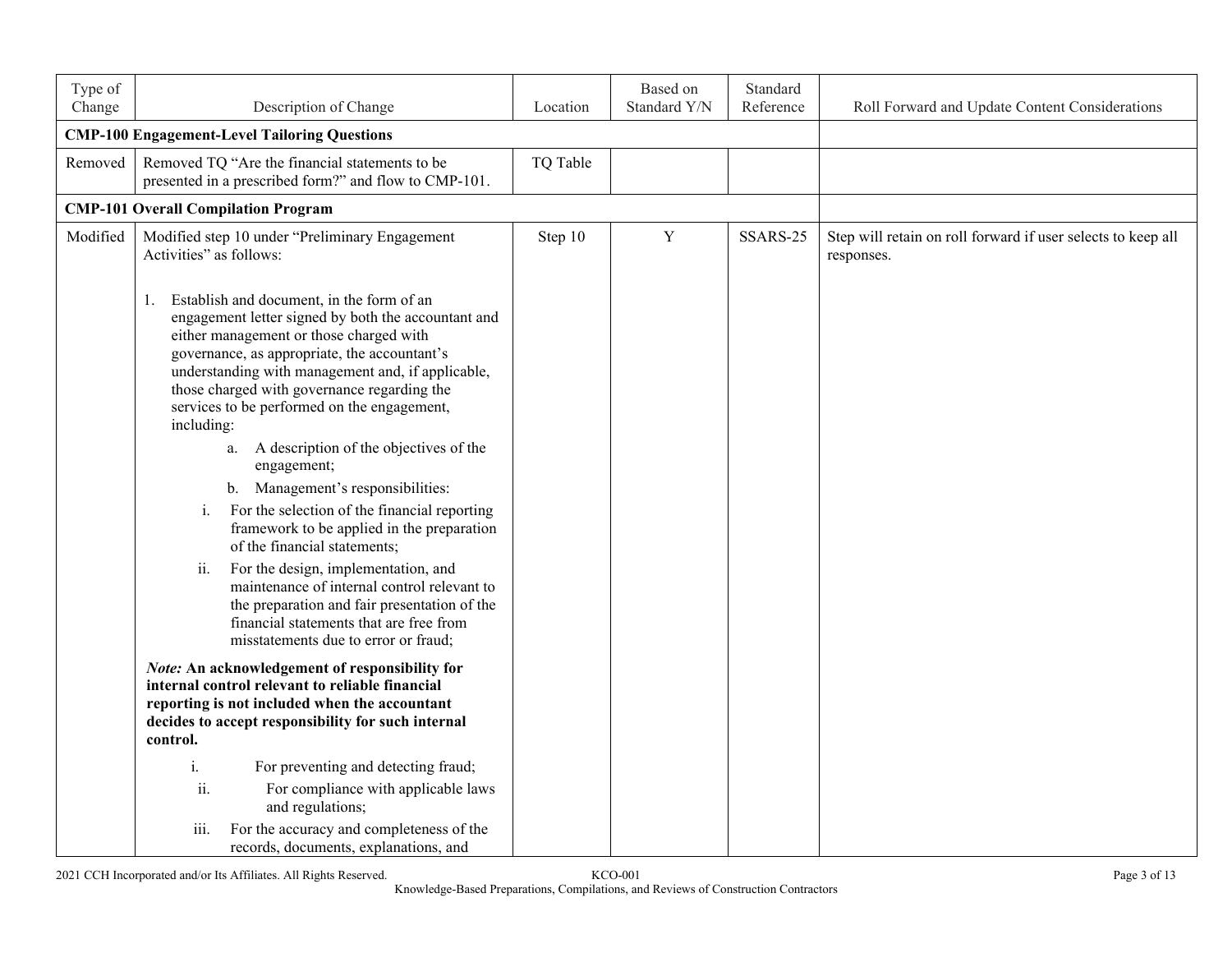| Type of  |                                                                                                                                                                                                                                                                                                                                                                  |          | Based on<br>Standard Y/N | Standard<br>Reference |                                                                            |
|----------|------------------------------------------------------------------------------------------------------------------------------------------------------------------------------------------------------------------------------------------------------------------------------------------------------------------------------------------------------------------|----------|--------------------------|-----------------------|----------------------------------------------------------------------------|
| Change   | Description of Change                                                                                                                                                                                                                                                                                                                                            | Location |                          |                       | Roll Forward and Update Content Considerations                             |
|          | other information provided by management<br>for the preparation of the financial<br>statements;                                                                                                                                                                                                                                                                  |          |                          |                       |                                                                            |
|          | iii.<br>For the preparation and fair presentation of<br>financial statements in accordance with the<br>applicable financial reporting framework,<br>including all appropriate informative<br>disclosures; and                                                                                                                                                    |          |                          |                       |                                                                            |
|          | To include the accountant's compilation<br>iv.<br>report in any document containing financial<br>statements that indicate that a compilation<br>has been performed by the accountant;                                                                                                                                                                            |          |                          |                       |                                                                            |
|          | The accountant's responsibilities;<br>c.<br>The limitations of a compilation<br>d.<br>engagement;                                                                                                                                                                                                                                                                |          |                          |                       |                                                                            |
|          | Identification of the financial reporting<br>e.<br>framework to be applied to the<br>preparation of the financial statements;<br>and                                                                                                                                                                                                                             |          |                          |                       |                                                                            |
|          | The expected form and content of the<br>f.<br>accountant's compilation report<br>indicating that circumstances may arise<br>in which it is necessary for us to<br>modify our report or withdraw from the<br>engagement.                                                                                                                                          |          |                          |                       |                                                                            |
| Modified | Modified step 11 under "Preliminary Engagement<br>Activities" as follows:                                                                                                                                                                                                                                                                                        | Step 11  | $\mathbf Y$              | SSARS-25              | Step will retain on roll forward if user selects to keep all<br>responses. |
|          | If the engagement letter is between the<br>1.<br>accountant and exclusively those charged with<br>governance, obtain a letter from management<br>indicating that it acknowledges and understands<br>its responsibilities:<br>For the selection of the financial<br>a.<br>reporting framework to be applied in<br>the preparation of the financial<br>statements; |          |                          |                       |                                                                            |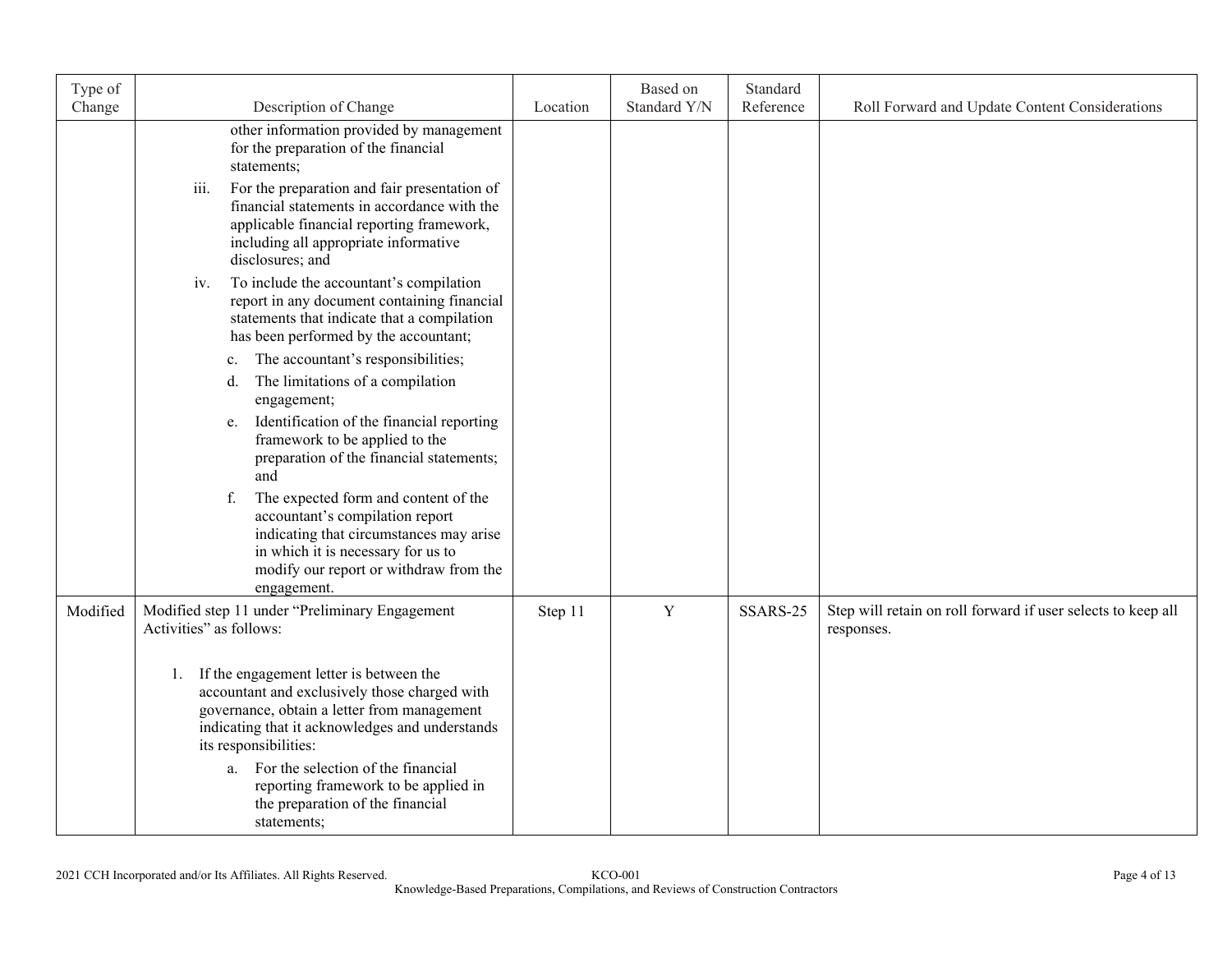| Type of<br>Change | Description of Change                                                                                                                                                                                                                                                                                                    | Location | Based on<br>Standard Y/N | Standard<br>Reference | Roll Forward and Update Content Considerations                             |
|-------------------|--------------------------------------------------------------------------------------------------------------------------------------------------------------------------------------------------------------------------------------------------------------------------------------------------------------------------|----------|--------------------------|-----------------------|----------------------------------------------------------------------------|
|                   | For the preparation and fair<br>$\mathbf{b}$ .<br>presentation of financial statements in<br>accordance with the applicable<br>financial reporting framework,<br>including all appropriate informative<br>disclosures;                                                                                                   |          |                          |                       |                                                                            |
|                   | For the design, implementation, and<br>c.<br>maintenance of internal control relevant<br>to the preparation and fair presentation<br>of the financial statements that are free<br>from misstatements due to error or<br>fraud, unless the accountant has<br>decided to take responsibility for such<br>internal control; |          |                          |                       |                                                                            |
|                   | For preventing and detecting fraud;<br>d.<br>For compliance with applicable laws<br>e.                                                                                                                                                                                                                                   |          |                          |                       |                                                                            |
|                   | and regulations;<br>For the accuracy and completeness of<br>g.<br>the records, documents, explanations,<br>and other information provided by<br>management for the preparation of the<br>financial statements; and                                                                                                       |          |                          |                       |                                                                            |
|                   | h. To provide:                                                                                                                                                                                                                                                                                                           |          |                          |                       |                                                                            |
|                   | Access to all information of which you are<br>i.<br>aware is relevant to the preparation and<br>presentation of the financial statements,<br>such as records, documentation, and other<br>matters;                                                                                                                       |          |                          |                       |                                                                            |
|                   | Additional information that we may request<br>ii.<br>from you for the purpose of the compilation<br>engagement; and                                                                                                                                                                                                      |          |                          |                       |                                                                            |
|                   | iii. Unrestricted access to persons within the<br>entity of whom we determine it necessary to<br>make inquiries.                                                                                                                                                                                                         |          |                          |                       |                                                                            |
| Modified          | Modified step 12 under "Preliminary Engagement<br>Activities" as follows:                                                                                                                                                                                                                                                | Step 12  | $\mathbf Y$              | SSARS-25              | Step will retain on roll forward if user selects to keep all<br>responses. |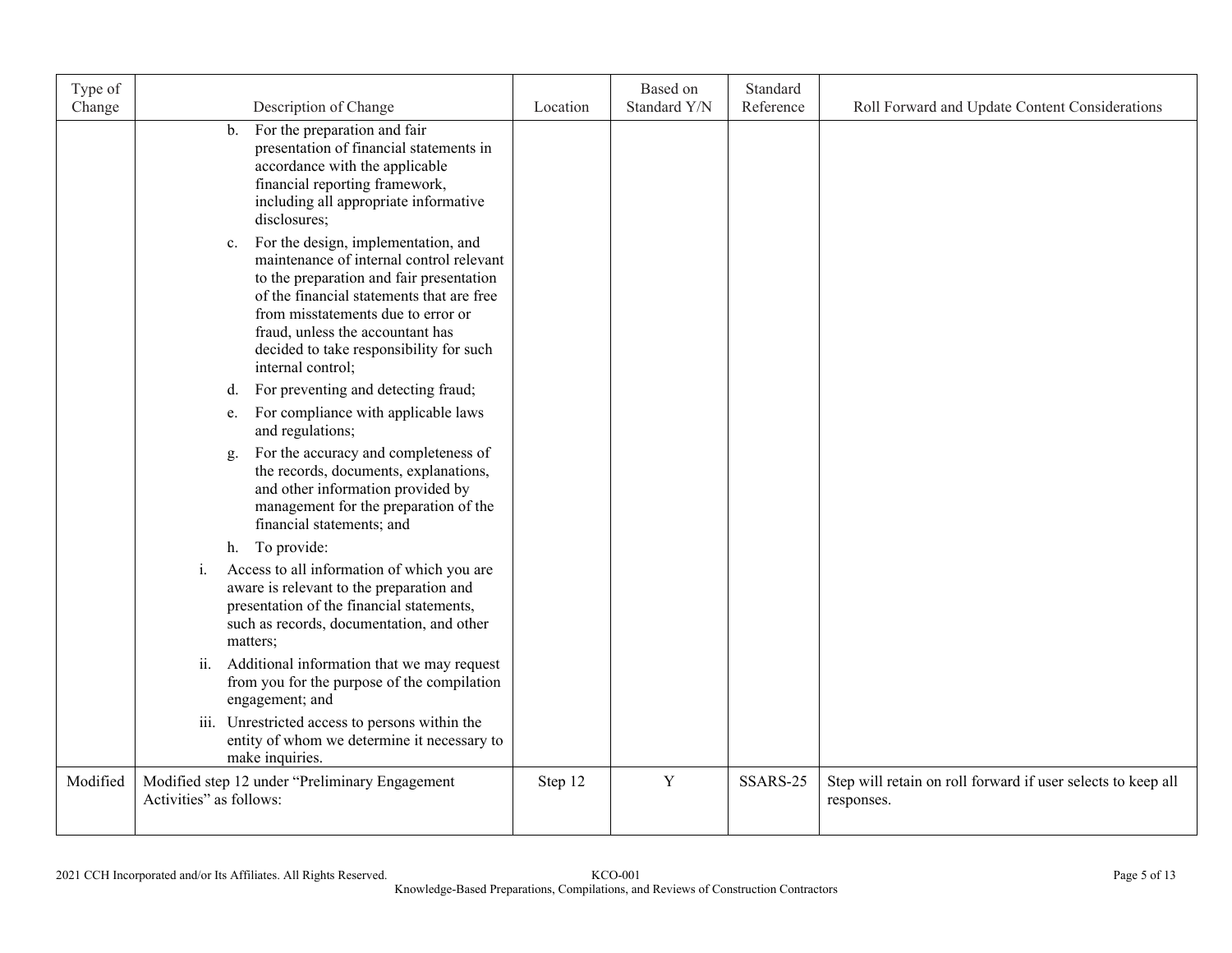| Type of<br>Change | Description of Change                                                                                                                                                                                                                                                                                                                                                                                                                                                                                                             | Location         | Based on<br>Standard Y/N | Standard<br>Reference | Roll Forward and Update Content Considerations                             |
|-------------------|-----------------------------------------------------------------------------------------------------------------------------------------------------------------------------------------------------------------------------------------------------------------------------------------------------------------------------------------------------------------------------------------------------------------------------------------------------------------------------------------------------------------------------------|------------------|--------------------------|-----------------------|----------------------------------------------------------------------------|
|                   | If we do not intend to use one of the illustrative<br>1.<br>example engagements letters provided, include<br>in the understanding with the client an<br>indication that we will issue an accountant's<br>compilation report in accordance with<br>Statements on Standards for Accounting and<br>Review Services (SSARS) issued by the<br>American Institute of Certified Public<br>Accountants (AICPA). Also:<br>a. The understanding should indicate the<br>expected form and content of the<br>accountant's compilation report. |                  |                          |                       |                                                                            |
|                   | The understanding should indicate that<br>$\mathbf{b}$ .<br>circumstances may arise in which it is<br>necessary for us to modify our report or<br>withdraw from the engagement.                                                                                                                                                                                                                                                                                                                                                   |                  |                          |                       |                                                                            |
| Modified          | Modified step 13 under "Preliminary Engagement<br>Activities" as follows:                                                                                                                                                                                                                                                                                                                                                                                                                                                         | Substep<br>13(3) | $\mathbf Y$              | SSARS-25              | Step will retain on roll forward if user selects to keep all<br>responses. |
|                   | (1) Designing, implementing, and maintaining<br>internal control relevant to the preparation<br>and fair presentation of financial statements<br>that are free form misstatements due to<br>error or fraud.                                                                                                                                                                                                                                                                                                                       |                  |                          |                       |                                                                            |
|                   | <i>Note:</i> If this engagement is for the compilation<br>of a specified element, account, or item of a<br>financial statement or of pro forma financial<br>information, there should be no reference to<br>financial statements:                                                                                                                                                                                                                                                                                                 |                  |                          |                       |                                                                            |
|                   | "Designing, implementing, and maintaining<br>internal control relevant to the preparation and<br>fair presentation of the financial information."                                                                                                                                                                                                                                                                                                                                                                                 |                  |                          |                       |                                                                            |
| Removed           | Prescribed Forms step deleted along with TQ from CMP-<br>100.                                                                                                                                                                                                                                                                                                                                                                                                                                                                     | Step 19          | Y                        | SSARS-25              |                                                                            |
|                   | This was step 23 under "Preliminary Engagement<br>Activities"                                                                                                                                                                                                                                                                                                                                                                                                                                                                     |                  |                          |                       |                                                                            |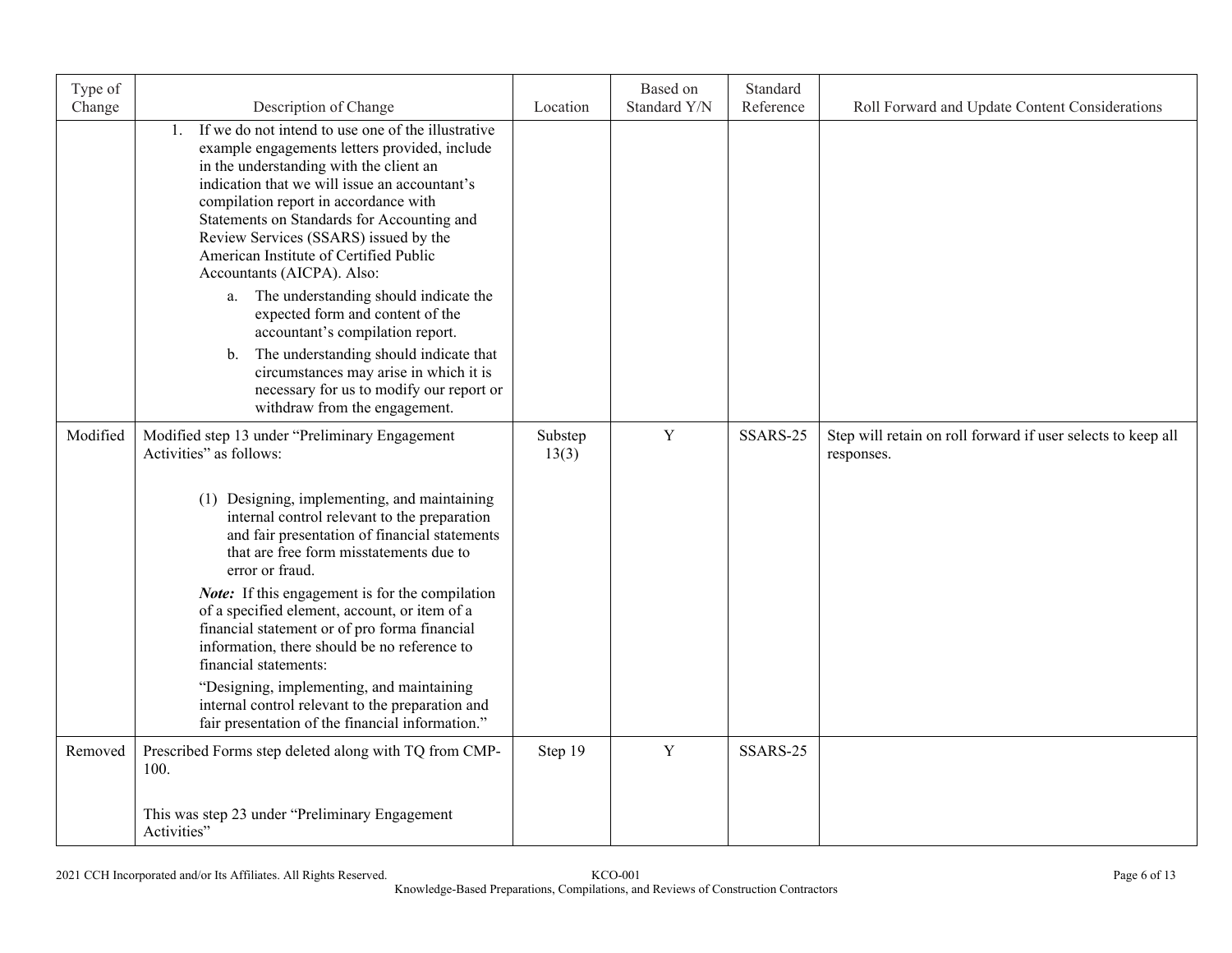| Type of<br>Change | Description of Change                                                                                                                                                                                                                             | Location | Based on<br>Standard Y/N | Standard<br>Reference | Roll Forward and Update Content Considerations                             |
|-------------------|---------------------------------------------------------------------------------------------------------------------------------------------------------------------------------------------------------------------------------------------------|----------|--------------------------|-----------------------|----------------------------------------------------------------------------|
| Modified          | Modified step 5 under "Performing Compilation<br>Procedures" as follows:                                                                                                                                                                          | Step 5   | Y                        | SSARS-25              | Step will reset on roll forward due to content changes.                    |
|                   | Consider materiality for the purpose of identifying an<br>obvious material misstatement or a departure from the<br>applicable financial reporting framework (including<br>inadequate disclosure) that is material to the financial<br>statements. |          |                          |                       |                                                                            |
|                   | <b>CMP-201 Pre-Compilation Program: Procedures Performed Prior to a Compilation Engagement</b>                                                                                                                                                    |          |                          |                       |                                                                            |
| Modify            | Modified step, 8(d) under Interest-Bearing Liabilities as<br>follows:                                                                                                                                                                             |          |                          |                       | Step will retain on roll forward if user selects to keep all<br>responses. |
|                   | Whether leases have been evaluated and classified<br>appropriately.                                                                                                                                                                               |          |                          |                       |                                                                            |
| Modify            | Modified step, 10(c) under Operating Accounts as<br>follows:                                                                                                                                                                                      |          |                          |                       | Step will retain on roll forward if user selects to keep all<br>responses. |
|                   | Whether operating lease amounts are being recognized in<br>accordance with the applicable financial reporting<br>framework.                                                                                                                       |          |                          |                       |                                                                            |

# **Review Programs (REVs)**

Modified where applicable with new practice points, practice alerts, and updated references.

|                                       | Description of Change                                                                                                                                                                                                                                                                                                                                                          | Location              | Based on<br>Standard Y/N | Standard<br>Reference | Roll Forward and Update Content Considerations           |
|---------------------------------------|--------------------------------------------------------------------------------------------------------------------------------------------------------------------------------------------------------------------------------------------------------------------------------------------------------------------------------------------------------------------------------|-----------------------|--------------------------|-----------------------|----------------------------------------------------------|
| <b>REV-101 Overall Review Program</b> |                                                                                                                                                                                                                                                                                                                                                                                |                       |                          |                       |                                                          |
| Modify                                | Modified steps 10f., 12i. under "Preliminary Engagement"<br>Activities" as follows:<br>The expected form and content of the accountant's<br>review report indicating that there may be circumstances<br>under which it is necessary for us to report known<br>departures from accounting principles generally accepted<br>in the United States of America, add an emphasis-of- | Substep<br>10f., 12i. |                          | SSARS-25              | Steps will reset on roll forward due to content changes. |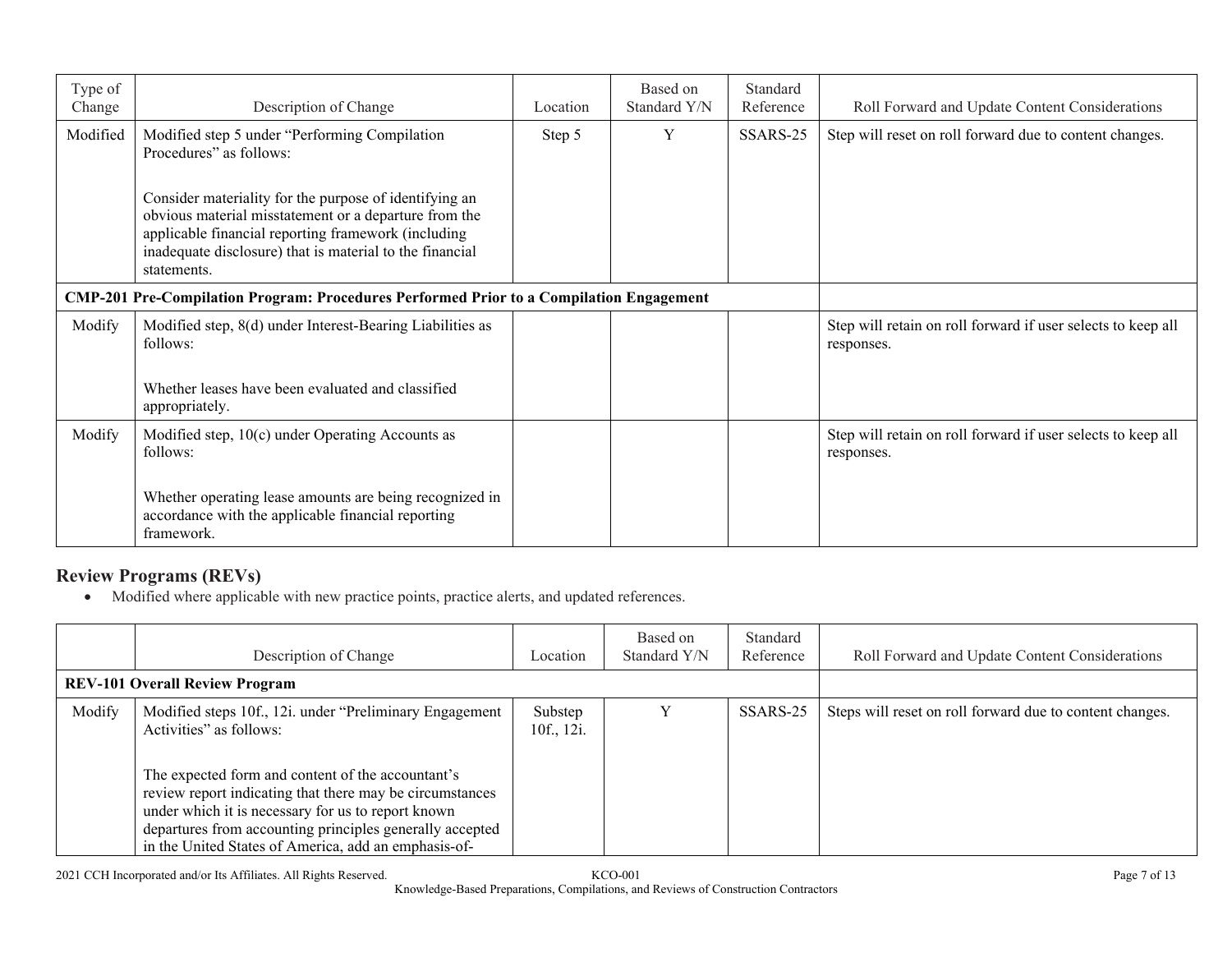| Description of Change                                                                                                                                                                                                                                                                                            | Location        | Based on<br>Standard Y/N | Standard<br>Reference                                                         | Roll Forward and Update Content Considerations                             |
|------------------------------------------------------------------------------------------------------------------------------------------------------------------------------------------------------------------------------------------------------------------------------------------------------------------|-----------------|--------------------------|-------------------------------------------------------------------------------|----------------------------------------------------------------------------|
| matter or other-matter paragraph(s), or withdraw from the<br>engagement.                                                                                                                                                                                                                                         |                 |                          |                                                                               |                                                                            |
| Modified step 12b under "Performing Review<br>Procedures" as follows:                                                                                                                                                                                                                                            | Substep<br>12b. | $\mathbf Y$              | SSARS-25                                                                      | Step will retain on roll forward if user selects to keep all<br>responses. |
| Comply with the requirements or financial reporting<br>provisions of a contract or governmental regulatory<br>agency to whose jurisdiction the entity is subject (specify<br>name of contract or governmental regulatory agency<br>below)"                                                                       |                 |                          |                                                                               |                                                                            |
| New step 18 under "Performing Review Procedures" as<br>follows:                                                                                                                                                                                                                                                  | Step 18         | $\mathbf Y$              | <b>AICPA</b><br>Guide                                                         |                                                                            |
| Determine that each analytical procedures to be<br>performed is suitable and consider the reliability of data<br>from which the accountant's expectation of recorded<br>amounts or ratios is developed — taking into account the<br>source, comparability, and nature and relevance of<br>information available. |                 |                          |                                                                               |                                                                            |
| New substep 19d. under "Performing Review<br>Procedures" as follows:                                                                                                                                                                                                                                             | Substep<br>19d. | Y                        | <b>AICPA</b><br>Guide                                                         |                                                                            |
| Comparing disaggregated revenue data, as applicable,<br>such as by sub-period, product line, operating segment or<br>location.                                                                                                                                                                                   |                 |                          |                                                                               |                                                                            |
|                                                                                                                                                                                                                                                                                                                  |                 |                          |                                                                               |                                                                            |
| Modified step, 8(d) under Interest-Bearing Liabilities as<br>follows:                                                                                                                                                                                                                                            |                 |                          |                                                                               | Step will retain on roll forward if user selects to keep all<br>responses. |
| Whether leases have been evaluated and classified<br>appropriately.                                                                                                                                                                                                                                              |                 |                          |                                                                               |                                                                            |
| <b>REV-801 Review Program: Entity Inquiries</b>                                                                                                                                                                                                                                                                  |                 |                          |                                                                               |                                                                            |
| Modified Step 2 under "General" as follows:                                                                                                                                                                                                                                                                      | Step 2          | Y                        | SSARS-25                                                                      | Step will retain on roll forward if user selects to keep all<br>responses. |
|                                                                                                                                                                                                                                                                                                                  |                 |                          | REV-201 Pre-Review Program: Procedures Performed Prior to a Review Engagement |                                                                            |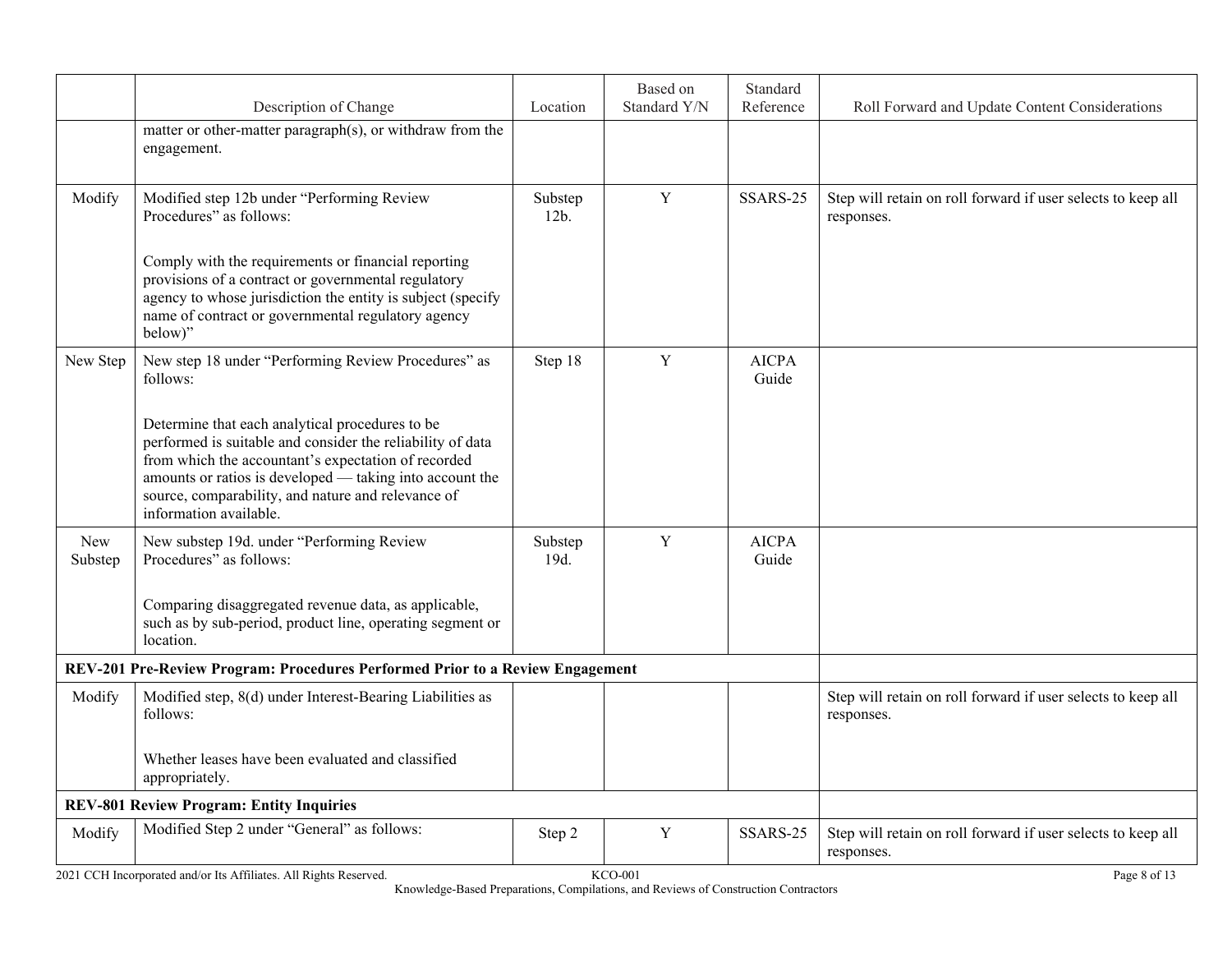|        | Description of Change                                                                                                                                                                                                                                                                                                                                                                      | Location                                  | Based on<br>Standard Y/N | Standard<br>Reference                                | Roll Forward and Update Content Considerations                             |
|--------|--------------------------------------------------------------------------------------------------------------------------------------------------------------------------------------------------------------------------------------------------------------------------------------------------------------------------------------------------------------------------------------------|-------------------------------------------|--------------------------|------------------------------------------------------|----------------------------------------------------------------------------|
|        | Does management have a process for determining that<br>significant accounting estimates including underlying<br>assumptions are reasonable in the circumstances?                                                                                                                                                                                                                           |                                           |                          |                                                      |                                                                            |
| Modify | Modified Step 3 under "General" as follows:<br>Have there been any material transactions between or<br>among related parties and if so, are they properly<br>reflected in the financial statements? Identify (or                                                                                                                                                                           | Step 3                                    | N                        |                                                      | Step will reset on roll forward due to content changes.                    |
|        | reference) related parties below:"                                                                                                                                                                                                                                                                                                                                                         |                                           |                          |                                                      |                                                                            |
| Modify | Modified Step 38 under "General" as follows:<br>*Have actions taken at meetings of stockholders, board of<br>directors, committees of the board of directors, or<br>comparable meetings that may affect the financial<br>statements been appropriately reflected in the financial<br>statements (e.g., approval of officer compensation, loan<br>agreements, dividends, and dispositions)? | Step 38                                   | N                        |                                                      | Step will retain on roll forward if user selects to keep all<br>responses. |
| Modify | Modified step 7 under "Intangible Assets" as follows:<br>If the U.S. GAAP alternative accounting approach for<br>goodwill, available to nonpublic entities, has not been<br>elected, have goodwill and other intangible assets not<br>subject to amortization been tested for impairment in<br>accordance with the applicable financial; reporting<br>framework                            | Intangible<br>Asset<br>Section<br>Step 7. | Y                        | <b>FASB ASC</b><br>Private<br>Company<br>Alternative | Step will retain on roll forward if user selects to keep all<br>responses. |

### **Knowledge-Based Preparation Documents (KBPs)**

Modified where applicable with new practice points, practice alerts, and updated references.

#### **Knowledge-Based Compilation Documents (KBCs)**

Modified where applicable with new practice points, practice alerts, and updated references.

#### **Knowledge-Based Review Documents (KBRs)**

Modified where applicable with new practice points, practice alerts, and updated references.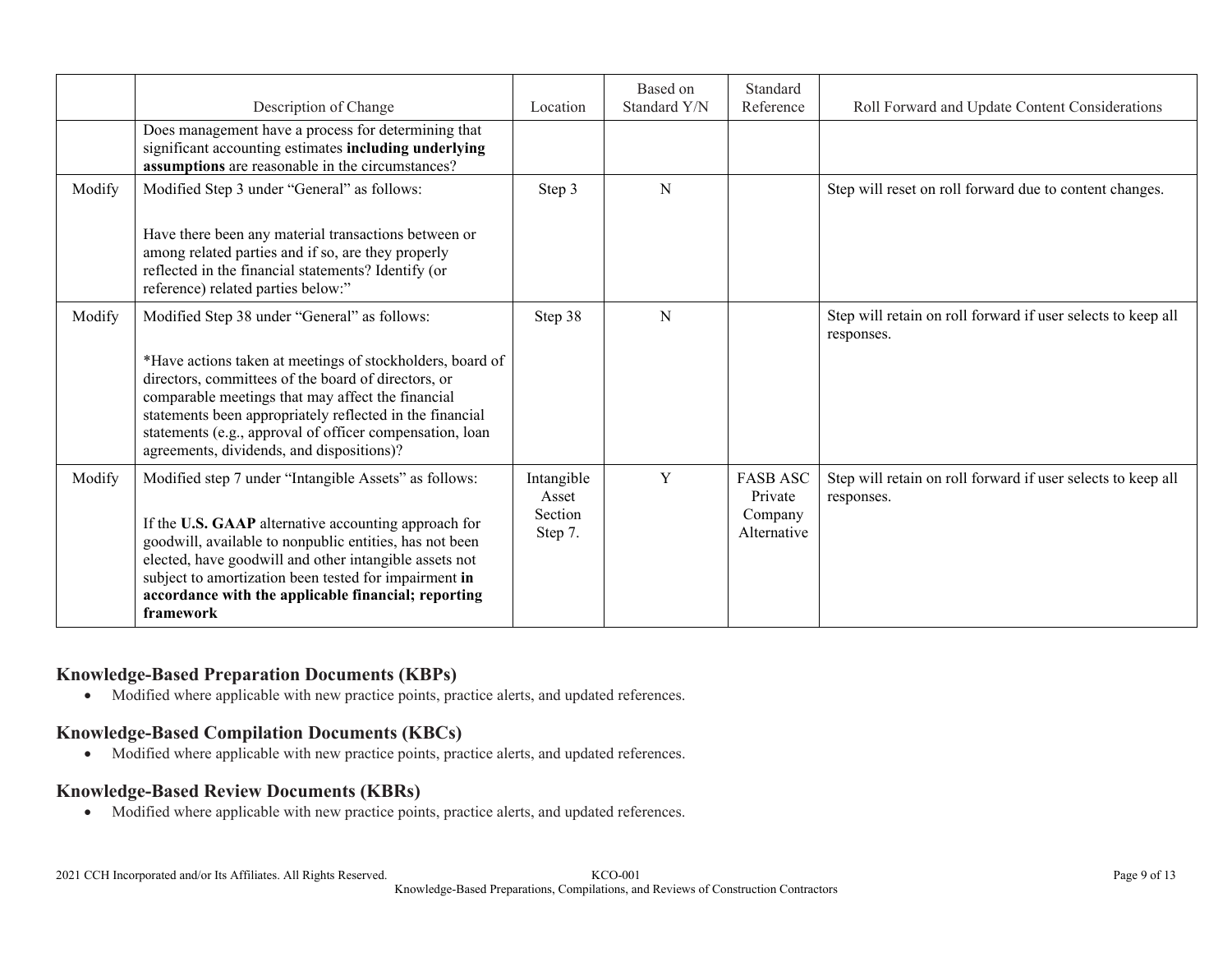| Type of<br>Change | Description of Change                                                   | Location                            | Based on<br>Standard Y/N | Standard<br>Reference | Roll Forward and Update Content Considerations |
|-------------------|-------------------------------------------------------------------------|-------------------------------------|--------------------------|-----------------------|------------------------------------------------|
|                   | <b>KBR-101 Information for Analytical Procedures</b>                    |                                     |                          |                       |                                                |
| New<br>Table      | Table Added to document consideration of disaggregated<br>revenue data. | Analytical<br>procedures<br>section |                          | <b>AICPA</b><br>Guide |                                                |

### **Knowledge-Based Compilation and Review documents (KBCRs)**

#### **KBCR-901 - Checklists are current through December 31, 2021, including ASU 2021-10.**

**Reports (RPTs):** Reports have been modified and updated to reflect changes based on SSARS-25.

**Practice Aids (AIDs):** Practice Aids have been modified where applicable with updated and new Practice Points and Practice Alerts, and updated references.

- **AID-201 Nonattest Services Independence Checklist** Added a new section "Leases Excluding Loans and Leases With Lending Institutions and added further notes about documentation in first step under "Section III: Threats to Independence and Safeguards"
- AID-841 Variable Interest Entities: Suggested Procedures Removed former step 14 and modified Step 15 for consistency with other KBA Programs.

**Correspondence documents (CORs):** Modified throughout with updated references and, where applicable, to reflect changes based on SSARS-25.

- **NEW COR-201F Engagement Letter: Compilation of Financial Statements Prepared in Accordance with the Cash Basis of Accounting**
- **COR-204 through 209C** Updated with minor revisions to the responsibilities sections to be consistent with other KBA tools.
- **COR-209C, COR-216, COR-220** Updated to incorporate provisions of SSARS-25.
- **NEW COR-905 Communicating Significant Review Matters/Findings -** Illustrative template for Communicating Significant Review Matters/Findings

**Resource Documents (RESs):** Modified throughout with updated references and, where applicable, to reflect changes based on SSARS-25.

#### **In addition, forms and practice aids throughout have been updated, where applicable, to take into account:**

New literature, standards, and developments, reflected in the following current accounting and audit guidance:

- Statement on Standards for Accounting and Review Services No. 25 (SSARS-25), *Materiality in a Review of Financial Statements and Adverse Conclusions*;
- AICPA Guide Preparation, Compilation and Review Engagements;
- the revised AICPA Code of Professional Conduct (Code), including ET Section 1.295, Nonattest Services;
- AICPA Statement on Quality Control Standards No. 8 (QC Section 10), A Firm's System of Quality Control (Redrafted);
- AICPA Audit Risk Alert Developments in Preparation, Compilation, and Review Engagements —2017/18
- FASB Accounting Standards Codification through Accounting Standards Update No. 2021-10

Users of this content should consider guidance issued subsequent to these items to determine their effect on engagements covered by this product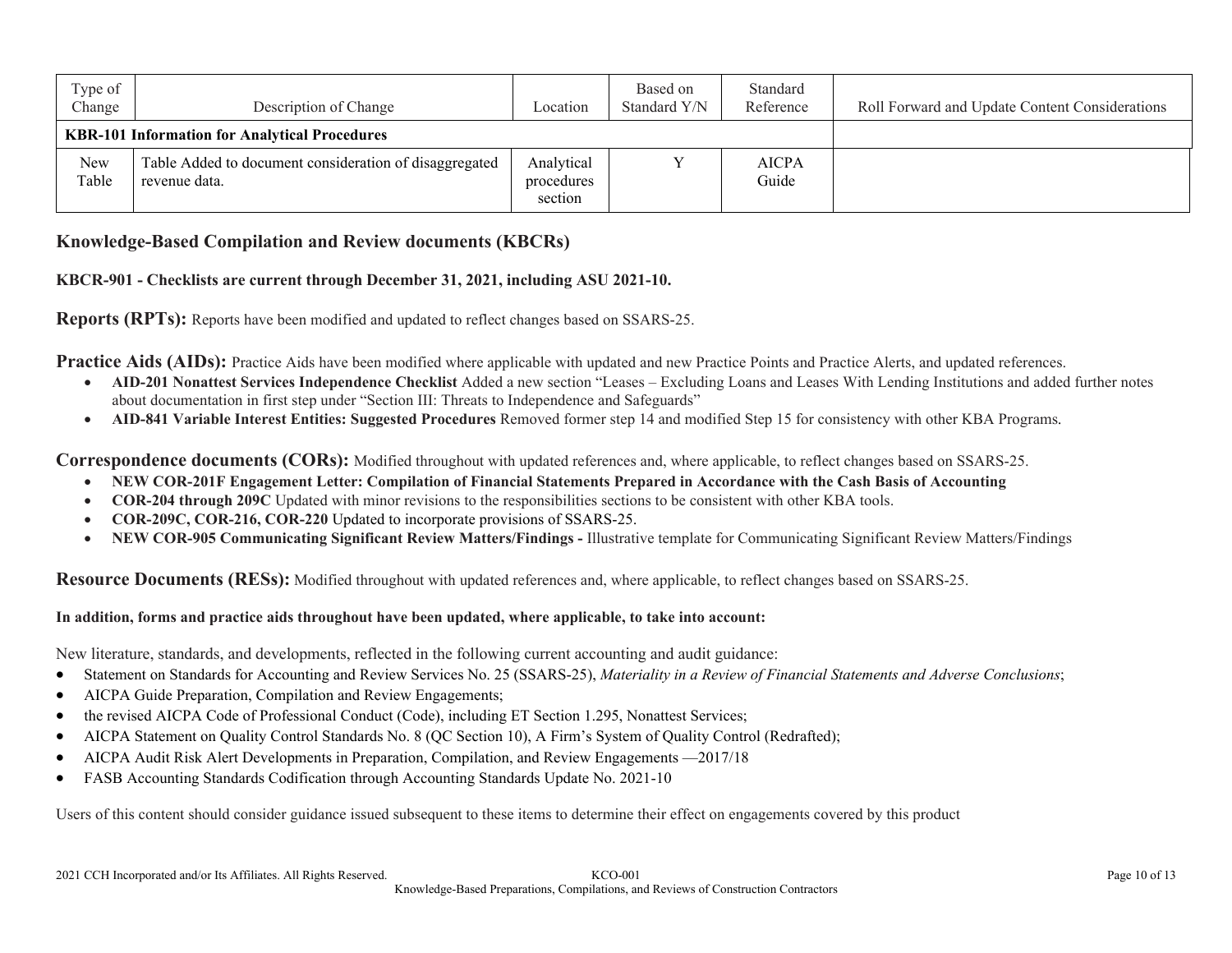## **RELATED AND FOUNDATIONS WORKPAPERS FOR THIS TITLE**

Related workpapers are Knowledge Coach Word workpapers where information flows in or out of tables within the workpaper. Some of these related workpapers are Foundation workpapers or associated workpapers.

Foundation Workpapers include most of the Communication Hub workpapers, which are central to the Knowledge-Based Audit Methodology used by the Knowledge Coach titles.

| Form No.       | Form Name                                                      | Foundation<br>Workpaper |
|----------------|----------------------------------------------------------------|-------------------------|
| <b>KBPs</b>    | KNOWLEDGE-BASED PREPARATION DOCUMENTS                          |                         |
| <b>KBP-101</b> | Preparation: Significant Matters                               | X                       |
| <b>KBP-201</b> | Preparation: Client/Engagement Acceptance and Continuance Form |                         |
| <b>KBP-902</b> | Preparation: Review and Approval Checklist                     |                         |
| <b>KBCs</b>    | KNOWLEDGE-BASED COMPILATION DOCUMENTS                          |                         |
| <b>KBC-101</b> | <b>Compilation: Significant Matters</b>                        | X                       |
| <b>KBC-201</b> | Compilation: Client/Engagement Acceptance and Continuance Form |                         |
| <b>KBC-902</b> | Compilation: Review and Approval Checklist                     |                         |
| <b>KBRs</b>    | KNOWLEDGE-BASED REVIEW DOCUMENTS                               |                         |
| <b>KBR-102</b> | Review: Significant Matters                                    | X                       |
| <b>KBR-201</b> | Review: Client/Engagement Acceptance and Continuance Form      |                         |
| <b>KBR-902</b> | Review: Review and Approval Checklist                          |                         |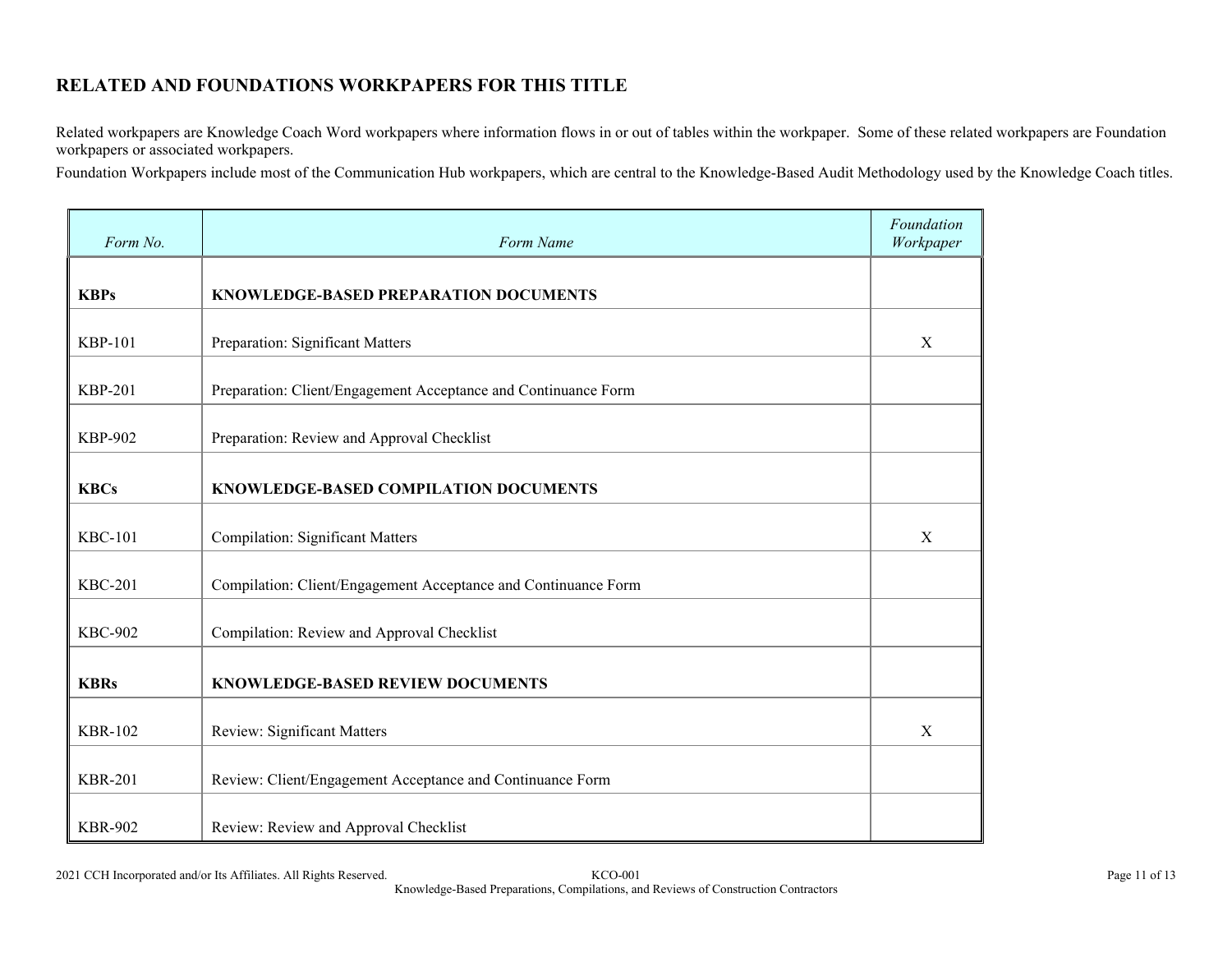| Form No.       | Form Name                                                                       | Foundation<br>Workpaper |
|----------------|---------------------------------------------------------------------------------|-------------------------|
| <b>PRPs</b>    | PREPARATION PROGRAMS                                                            |                         |
| <b>PRP-100</b> | <b>Engagement-Level Tailoring Questions</b>                                     | $\mathbf X$             |
| <b>PRP-101</b> | <b>Overall Preparation Program</b>                                              | X                       |
| <b>PRP-201</b> | Pre-Preparation Program: Procedures Performed Prior to a Preparation Engagement |                         |
| <b>PRP-202</b> | Preparation Program: Additional Procedures for Initial Year of Engagement       |                         |
| <b>PRP-801</b> | Preparation Program: Significant Risks and Uncertainties                        |                         |
| <b>CMPs</b>    | <b>COMPILATION PROGRAMS</b>                                                     |                         |
| <b>CMP-100</b> | <b>Engagement-Level Tailoring Questions</b>                                     | $\mathbf X$             |
| <b>CMP-101</b> | <b>Overall Compilation Program</b>                                              | X                       |
| <b>CMP-103</b> | Compilation Program: Pro Forma Financial Information                            |                         |
| <b>CMP-201</b> | Pre-Compilation Program: Procedures Performed Prior to a Compilation Engagement |                         |
| <b>CMP-202</b> | Compilation Program: Additional Procedures for Initial Year of Engagement       |                         |
| <b>CMP-801</b> | Compilation Program: Significant Risks and Uncertainties                        |                         |
| <b>REVs</b>    | <b>REVIEW PROGRAMS</b>                                                          |                         |
| <b>REV-100</b> | <b>Engagement-Level Tailoring Questions</b>                                     | $\mathbf X$             |